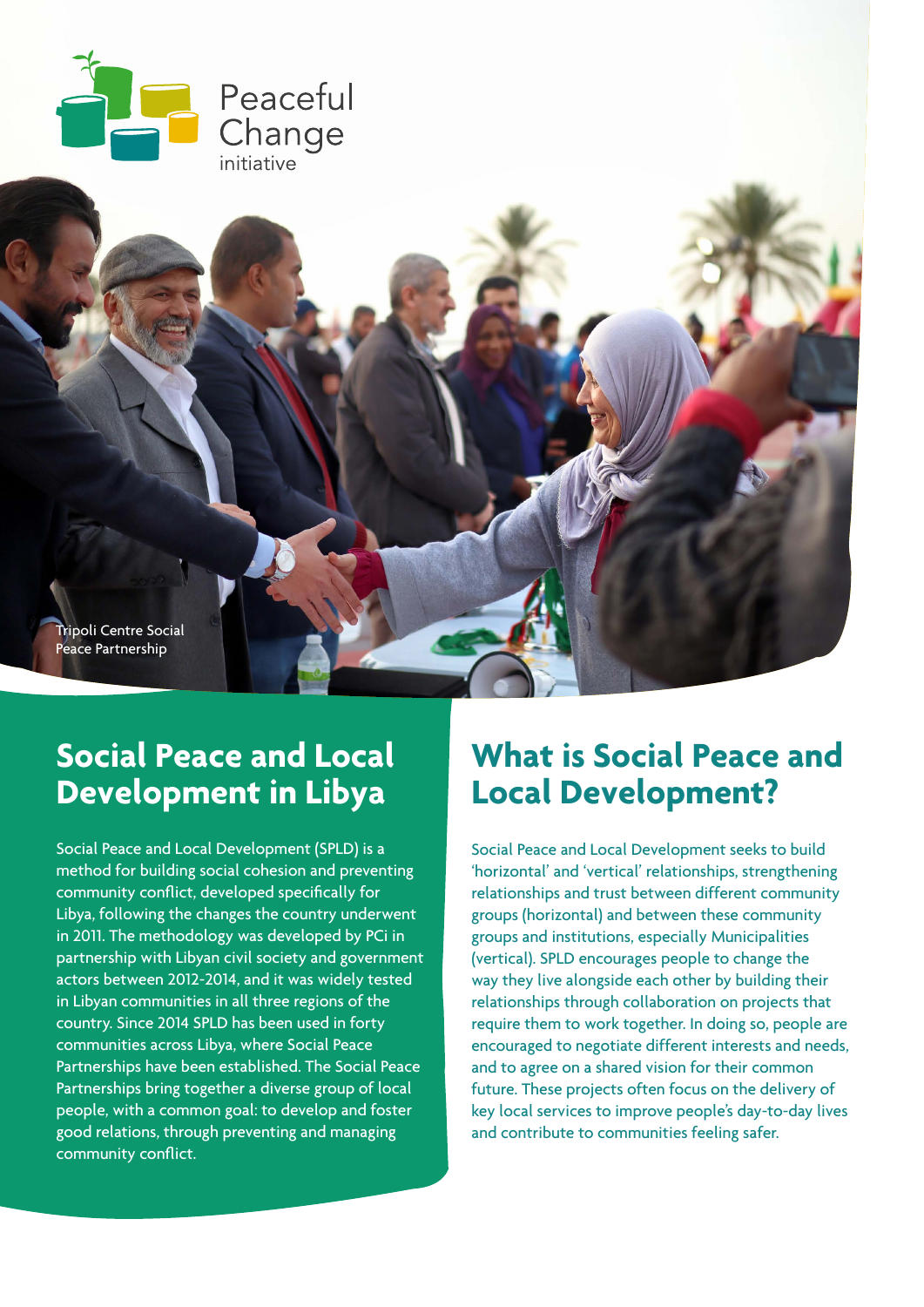## **PCi's presence in Libya at a glance**



#### **The Social Peace Partnerships have had a measurable, sustainable impact on vertical and horizontal relationships through:**



Social Peace Partnerships have been active in COVID-19 Public Awareness Campaigns

Institutionalising inclusive and participatory approaches to decisionmaking at the municipality level, which enable different community stakeholder groups (including marginalised ones) to participate in consultations and decision-making processes.

Greater responsiveness to community needs from Municipalities (reinforcing vertical trust).

Reduced perceptions of discrimination/ preference in the distribution of opportunities and services (reducing narratives around exclusion and unfairness).

Institutionalising robust conflict management mechanisms that reduce tensions and violence within communities, by leveraging trust and relationships enabled by the Social Peace Partnerships.

Creating pathways for women to participate in and play a leadership role in decision-making and conflict prevention/management processes locally.

**500+ Partnership members**  actively supported by PCi across

**20 Municipalities**

**6 East 9 West 4 South 1 Central**

**37% Women 63%**

**Men** 

**43% Youth**

**SPLD introduced in 40+ Municipalities**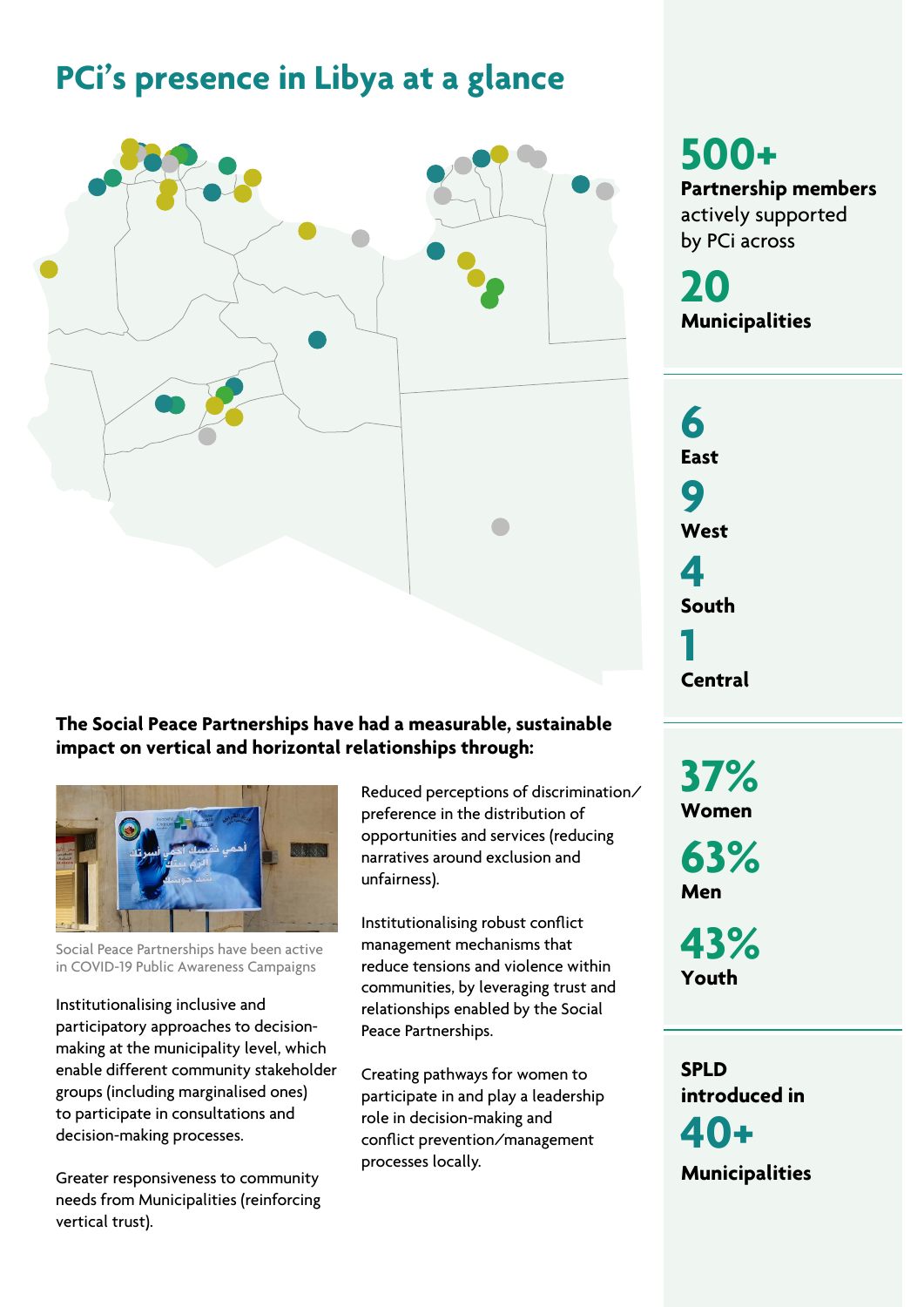Participants at the Youth Forum in Zwara



**Structured**, based around a clear six-stage process that has been captured in a handbook and accompanying materials, which provides a logical structure and set of incentives for communities to develop and implement their vision for development.

**Recognisable**, with branded materials and widely adopted, recognisable terminology that provide a common reference point for communities across the country, who cut across the fragmentation that Libya is experiencing.

**Locally owned**, enabling communities to establish their own visions for social peace and development, based on an approach that was developed in partnership with Libyan stakeholders from civil society and government.

**Embedded**, with relationships of trust have that have been built between PCi and target communities, allowing programming to look beyond surface needs for development and to treat the most sensitive drivers of conflict.

**Conflict-sensitive** and based on international bestpractice in conflict sensitivity, designing activities that are informed on a detailed analysis of the local context in each target community, mapping stakeholders, identifying where exclusion may take place, and informing interventions.

**Demand-driven**, with almost 50 per cent of Social Peace Partnerships presently active having been "self-generated" and built up at the demand of local leadership with the investment of their own resources. **Separate from political dynamics**, with authorities on both sides of the political divide informed of SPLD activities and an agenda for development that is independent of the competition for power at the national level.

**Reflective**, the SPLD process includes practices to gather feedback on community response to the work of Social Peace Partnerships, review the impact of their work, and adopt their strategies and approaches on a regular basis.

**Integrated into the strategies of the international community**, with a number of international actors, including the internationally supported Stabilisation Facility for Libya, making use of the Social Peace Partnerships and the Trainer Mentors to support their development work.

## **PCi's operational capacity in Libya**

Despite the challenges of operating in an environment characterised by the ongoing political deadlock, lack of an inclusive political leadership and limited governance apparatus at the national level, and recurring armed conflict, PCi has been able to secure legal status in Libya and is operationally able to deliver programming throughout the country. This is a result of consistently working neutrally across the political and conflict divides, and of constant engagement with Ministerial representatives in the East and West. PCi has established strong operations in Tripoli and Benghazi, and a presence in the south (Sabha), with a dedicated Libyan project team led by a Country manager and a Deputy Country Manager, as well as with remote and face-to-face support from PCi's headquarters.